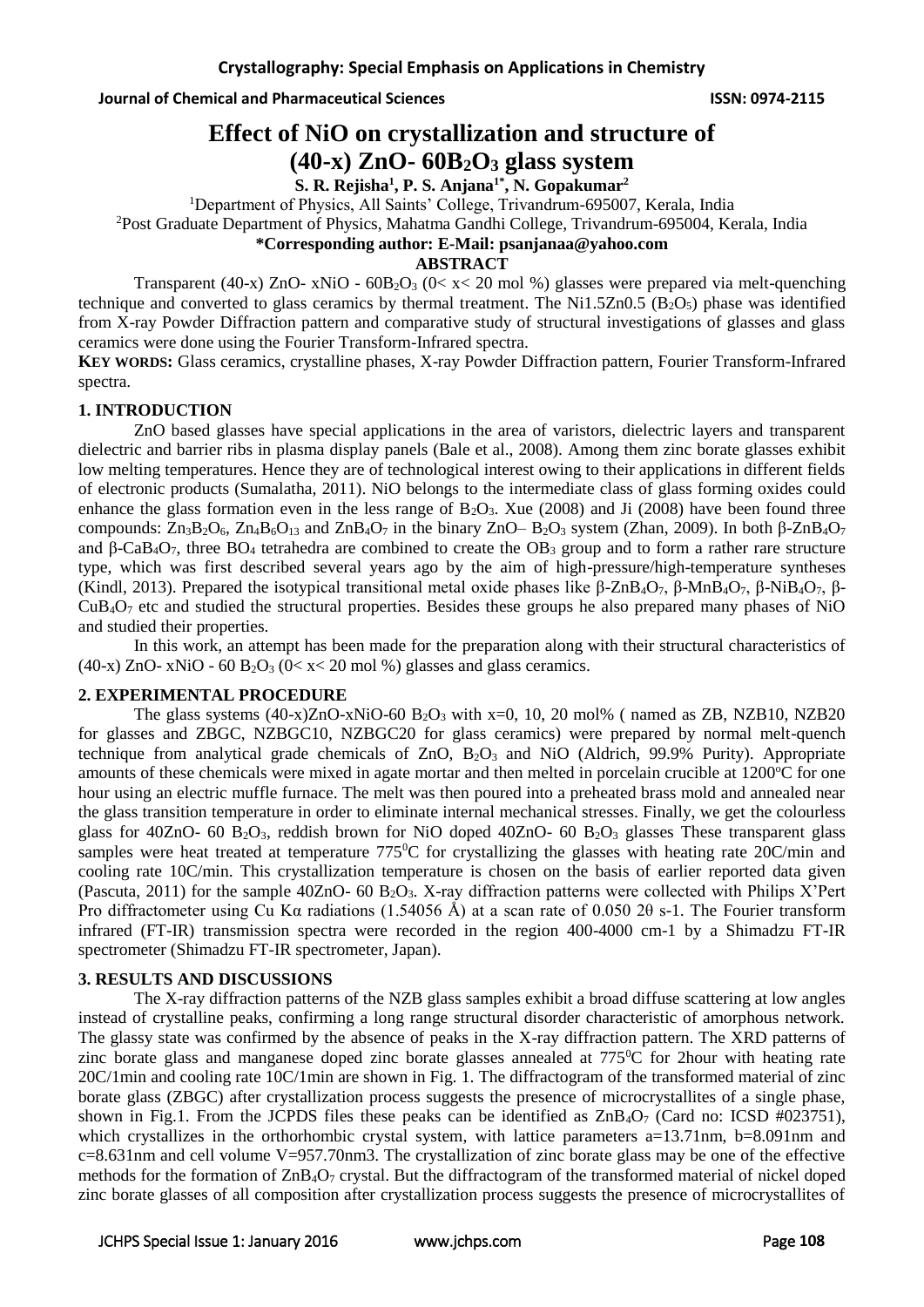## **Crystallography: Special Emphasis on Applications in Chemistry**

#### **Journal of Chemical and Pharmaceutical Sciences ISSN: 0974-2115**

an identical crystalline phase regardless the NiO content. These peaks can be identified as  $Ni1.5Zn0.5(B_2O<sub>5</sub>)$ (ICDD Card no: ICSD #401953), which crystallizes in the primitive crystal system, with lattice parameters a=3.312nm, b=6.138nm and c=9.222nm and cell volume  $V=181.71$ .



**Fig.1. The XRD pattern of the xNiO – (40-x) ZnO- 60B2O<sup>3</sup> (x=0, 10, 20; mol%) glass ceramics crystallized at 775<sup>0</sup>C**

**3.1. FT-IR spectra:** The FT-IR absorption bands of vitreous  $B_2O_3$  are at  $\sim$ 720 cm<sup>-1</sup>, $\sim$ 1260 cm<sup>-1</sup> and  $\sim$ 1420 cm<sup>-1</sup>, which are attributed to the B-O bond vibrations in  $BO<sub>3</sub>$  units. Generally, the vibrational modes of the borate glass network consist of three infrared spectral regions. The first group of bands which occur at 1200-1600 cm-1 is due to the asymmetric stretching relaxation of the B-O bonds in trigonal  $BO_3$  units, the second group which lies between 800-1200 cm<sup>-1</sup> is due to the B-O bonds stretching in  $BO_4$  units and the third group observed around 700 cm-1 is due to bending of B-O-B linkage in the borate network (Inoue, 2008).

The FT-IR spectrum of NZB glasses and glass ceramics under investigation in the wavenumber range 1600-600 cm<sup>-1</sup> is shown in Fig. 2.a and b. The band at  $\sim$ 1360 cm<sup>-1</sup> which are assigned to the B-O stretching vibrations of BO<sub>3</sub>units in metaborate, pyroborate and orthoborate groups. The peak at 975 cm<sup>-1</sup> is due to the B-O stretching vibrations of B-O bonds in BO<sub>4</sub> units and boroxol rings. Bands which occur at 800-1200 cm<sup>-1</sup> is due to the B-O bonds stretching in BO<sub>4</sub> units. Bands at  $\sim 680 \text{ cm}^{-1}$  are attributed to the B-O-B bending vibrations. The band around 530 cm<sup>-1</sup> is attributed to the vibration of  $Zn<sup>2+</sup>$ cations. The band assignments for FT-IR spectra of NZB glasses are also presented in Table1.

| ZB   | <b>NZB10</b> | <b>NZB20</b> | <b>ZBGC</b> | NZBGC10 | NZBGC20 | <b>Assignments</b>                                           |
|------|--------------|--------------|-------------|---------|---------|--------------------------------------------------------------|
| 1361 | 1353         | 1353         | 1364        | 1360    | 1360    | $B-O$ stretching vibrations of $BO3$ units in                |
|      |              |              |             |         |         | metaborate, Pyroborate and ortoborate groups                 |
| 1239 | 1220         | 1224         | 1241        | 1269    | 1261    | Stretching vibrations of the B-O bonds of trigonal           |
|      |              |              |             |         |         | $BO3$ units                                                  |
|      |              |              | 1076        | 1067    | 1060    | B-O strtching vibration of B-O bond of BO <sub>4</sub> units |
|      |              |              |             |         |         | from boroxol rings                                           |
| 960  | 973          | 983          | 987         | 988     | 986     | $B-O$ stretching vibrations of $BO4$ units in tri, tetra     |
|      |              |              |             |         |         | and pentaborate groups                                       |
| 680  | 666          | 672          | 673         | 698     | 692     | B-O-B bending vibrations                                     |

| Table.1. The assignments for FT-IR spectra of xNiO – $(40-x)$ ZnO- $60B_2O_3$ (x=0, 10, 20; mol%) glasses |  |
|-----------------------------------------------------------------------------------------------------------|--|
| and glass ceramics                                                                                        |  |

The band located at  $\sim$ 522cm<sup>-1</sup> is due to the vibrations of ZnO<sub>4</sub> structural units (Prasad, 2011). The band around 700 cm<sup>-1</sup> is due to the bending of B-O-B linkage in the borate networks. All glasses show this peak around  $\sim$  670 cm<sup>-1</sup>. The pure ZB glass shows peaks at  $\sim$  680 cm<sup>-1</sup>. But the addition of NiO the peaks shifts to less wave number region ie ~670 cm<sup>-1</sup>. The shifting of frequency bands from higher to lower wave number is due to the formation of nonbridging oxygens. The borate network in between  $800-1200$  cm<sup>-1</sup> is due to the B-O bond stretching of the tetrahedral BO<sub>4</sub> structural units. The band  $\sim$ 960 cm<sup>-1</sup> is also due to the same band in our present study. By the addition of NiO the band increases from lower to higher wavenumber range ie 973 cm-<sup>1</sup>,983 cm<sup>-1</sup> NZB10, NZB20 glasses respectively. This shows the deformation of NBOs. The borate network in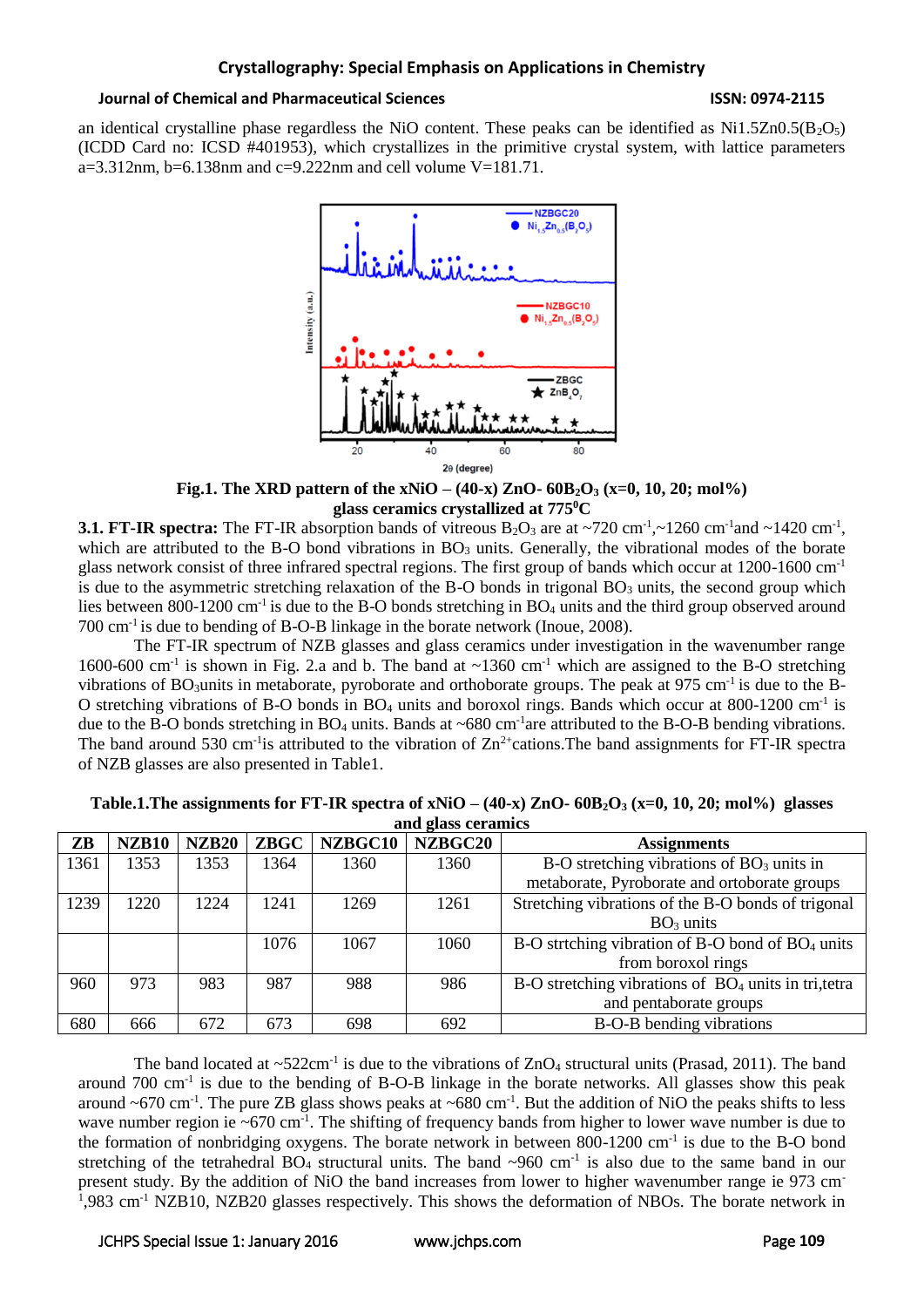### **Crystallography: Special Emphasis on Applications in Chemistry**

#### **Journal of Chemical and Pharmaceutical Sciences ISSN: 0974-2115**

between 1200-1600 cm<sup>-1</sup> is due to the assymetric stretching relaxation of B-O bond of the trigonal BO<sub>3</sub> structural units. In ZB glass this band is present at  $\sim$ 1361 cm<sup>-1</sup>. By the addition of NiO this band shifts to lower wavenumber region, in NZB10 and NZB20 glasses ie at 1353 cm<sup>-1</sup> in both glasses.

The FT-IR spectra of (40-x)  $ZnO$ ,  $60B_2O_3$ ,  $xNiO$  glass ceramic systems with various contents of NiO consisting of broad peaks and shoulders are presented in Fig.2.b. The band located at  $\sim$ 522 cm<sup>-1</sup> is also due to the vibrations of ZnO<sub>4</sub> structural units .The band around 700 cm<sup>-1</sup> is due to the bending of B-O-B linkage in the borate networks. Instead of a broad peak in glasses, glass ceramics show small bands. All glasses show this peak around  $\sim 670$  cm<sup>-1</sup>. The pure ZB glass shows peaks at  $\sim 680$  cm<sup>-1</sup>. But the crystallization of glasses the broad band in the ZB glass splits into four small bands and the NiO added glass these band splits into three small bands. The borate network in between 800-1200 cm<sup>-1</sup> is due to the B-O bond stretching of the tetrahedral BO<sub>4</sub> structural units. In the case of glasses a broad band  $\sim$ 970 cm<sup>-1</sup> is seen. But in glass ceramics six peaks present at ~815 cm<sup>-1</sup>, ~865 cm<sup>-1</sup>, ~906 cm<sup>-1</sup>, ~987 cm<sup>-1</sup>, ~1070 cm<sup>-1</sup> and ~1163 cm<sup>-1</sup>. This shows the deformation of NBOs. The borate network in between 1200-1600 cm<sup>-1</sup> is due to the assymetrisc stretching relaxation of B-O bond of the trigonal  $BO_3$  structural units. In glasses this band is present at ~1361cm<sup>-1</sup>. But the crystallization of glasses the broad band in the ZB glass splits into four small bands and the NiO added glass these band splits into three small bands. This indicates that by the addition of NiO the BO<sup>4</sup> structural units increases and the amount of non bridging oxygen that helps to charge transport are decreases.





**Fig.2a. The FT-IR spectra of the the xNiO – (40 x)ZnO- 60B2O<sup>3</sup> (x=0, 10, 20; mol%) glasses**

**Fig.2b. The FT-IR spectra of the the**  $xNiO - (40-x)$ **ZnO- 60B2O<sup>3</sup> (x=0, 10, 20; mol%) glass ceramics crystallized at 775<sup>0</sup>C**

#### **4. CONCLUSIONS**

Transparent (40-x) ZnO- xNiO -  $60B_2O_3$  ( $0 \le x \le 20$  mol %) glasses were prepared via melt-quenching technique and converted to glass ceramics by thermal treatment. The phase identification was done from X-ray Powder Diffraction pattern and comparative study of structural investigations of glasses and glass ceramics were done using the Fourier Transform-Infrared spectra. The X-ray Powder Diffraction pattern indicates that ZnB<sub>4</sub>O<sub>7</sub> phase with crystalline volume  $V = 957.70$  nm<sup>3</sup> was formed by the crystallization of zinc borate glass and  $Ni<sub>1.5</sub>Zn<sub>0.5</sub>(B<sub>2</sub>O<sub>5</sub>)$  phase with crystalline volume V = 181.71 nm<sup>3</sup> was formed by the crystallization of NiO added zinc borate glasses. The Fourier Transform-Infrared spectra indicate that with the addition of NiO the BO<sup>4</sup> structural units increases and the amount of non-bridging oxygen that helps to charge transport are decreases.

#### **REFERENCES**

Bale S, Rahman S, Awasthi A.M, Sathe V, Role of  $Bi<sub>2</sub>O<sub>3</sub>$  content on physical, optical and vibrational studies in Bi<sub>2</sub>O<sub>3</sub>[–ZnO–B](http://www.sciencedirect.com/science/article/pii/S092583880701465X)<sub>2</sub>O<sub>3</sub> glasses, J. Alloys & Compds., 460, 2008, 699.

Bale S, Rao N.S. Rahman S, [Spectroscopic studies of Bi](http://www.sciencedirect.com/science/article/pii/S1293255807002695)<sub>2</sub>O<sub>3</sub>–Li<sub>2</sub>O–ZnO–B<sub>2</sub>O<sub>3</sub> glasses, Solid State Sci., 10, 2008, 326.

[Inoue](http://yadda.icm.edu.pl/yadda/contributor/9b7be38a78a19f6bcb45594a4f5f356b) T, [Honma](http://yadda.icm.edu.pl/yadda/contributor/ed9790384ba6cc9e1876f14758a40bd6) T, [Dimitrov](http://yadda.icm.edu.pl/yadda/contributor/a24d01da2c4a7beb220261a58854ffaa) V, [Komatsu](http://yadda.icm.edu.pl/yadda/contributor/0109d9639d575c2eb420f9797c700b9f) T, [Approach to thermal properties and electronic polarizability from](http://www.sciencedirect.com/science/article/pii/S0022459610004846)  average single bond strength in  $ZnOBi<sub>2</sub>O<sub>3</sub>B<sub>2</sub>O<sub>3</sub>$ glasses, J. Solid state chem., 183, 2010, 3078.

Ji L.N, [Phase relations and flux research for ZnO crystal growth in the ZnO–B](http://www.sciencedirect.com/science/article/pii/S0925838807011632)<sub>2</sub>O<sub>3</sub>–P<sub>2</sub>O<sub>5</sub> system, J. Alloys & Compds., 459, 2008, 481.